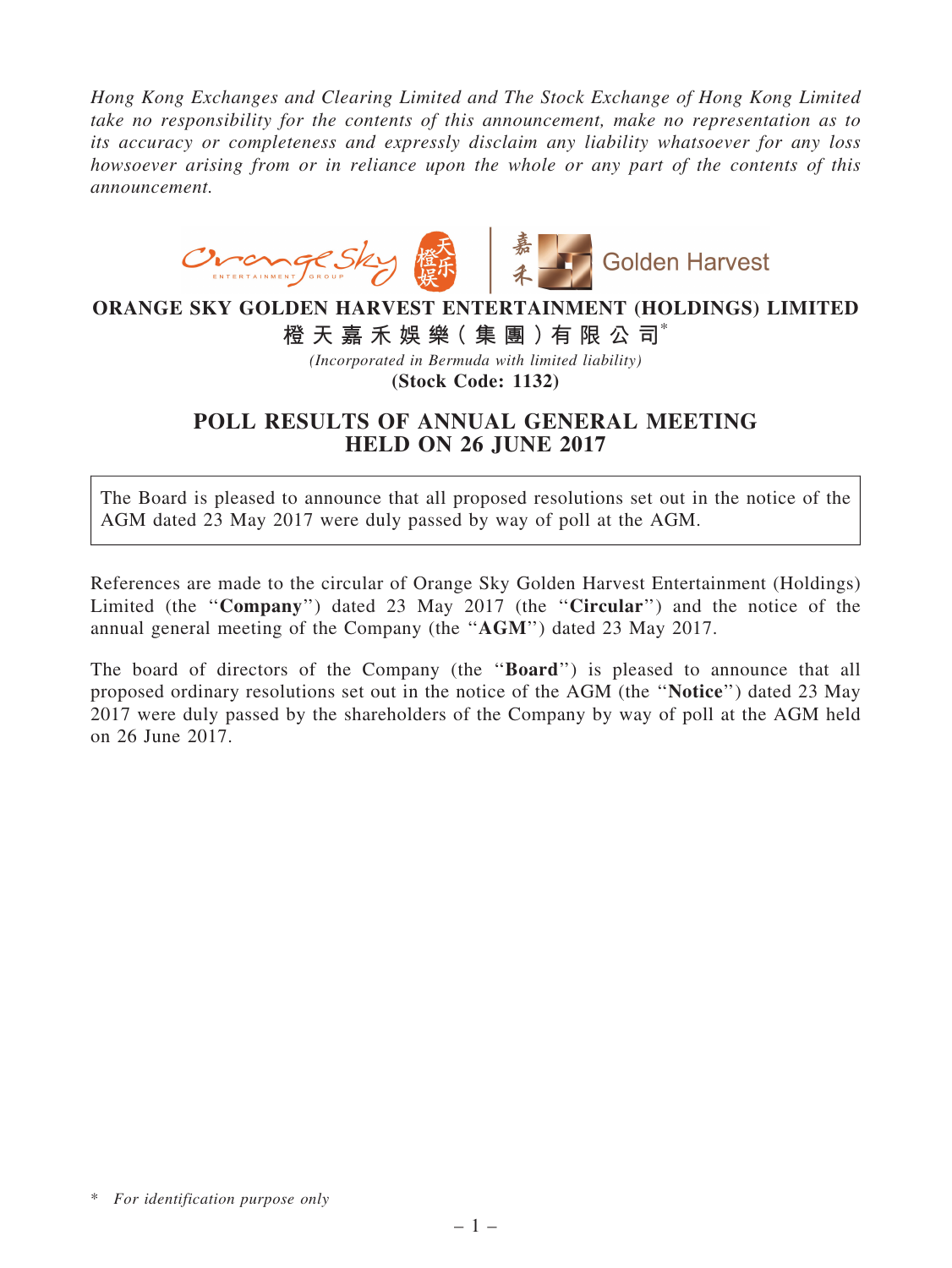Tricor Tengis Limited, the Company's branch share registrar and transfer office in Hong Kong, acted as the scrutineer at the AGM for the vote-taking. The poll results of the resolution proposed at the AGM are as follows:

| <b>Ordinary Resolutions</b> |                                                                                                                                                                                                                                     | No. of votes $(\% )$           |                            | Total no. of                    |
|-----------------------------|-------------------------------------------------------------------------------------------------------------------------------------------------------------------------------------------------------------------------------------|--------------------------------|----------------------------|---------------------------------|
|                             |                                                                                                                                                                                                                                     | For                            | <b>Against</b>             | votes                           |
| 1.                          | To receive and adopt the audited financial statements of the Company<br>and its subsidiaries and the reports of the directors of the Company<br>("Director(s)") and auditors of the Company for the year ended 31<br>December 2016. | 2,017,198,585<br>$(99.9999\%)$ | 40<br>$(0.0001\%)$         | 2,017,198,625<br>$(100.0000\%)$ |
| 2.                          | To re-elect Mr. Li Pei Sen as an executive Director<br>(i)                                                                                                                                                                          | 1,975,276,378<br>(97.9218%)    | 41,922,247<br>(2.0782%)    | 2,017,198,625<br>$(100.0000\%)$ |
|                             | To re-elect Mr. Mao Yimin as an executive Director<br>(ii)                                                                                                                                                                          | 2,015,233,585<br>(99.9026%)    | 1,965,040<br>$(0.0974\%)$  | 2,017,198,625<br>$(100.0000\%)$ |
|                             | To re-elect Mr. Leung Man Kit as an independent non-<br>(iii)<br>executive Director                                                                                                                                                 | 1,975,126,378<br>(97.9143%)    | 42,072,247<br>(2.0857%)    | 2,017,198,625<br>$(100.0000\%)$ |
|                             | To authorise the Board to fix the Directors' remuneration.<br>(iv)                                                                                                                                                                  | 2,016,948,585<br>$(99.9999\%)$ | 40<br>$(0.0001\%)$         | 2,016,948,625<br>$(100.0000\%)$ |
| $\mathfrak{Z}$ .            | To re-appoint Messrs. KPMG as auditors of the Company and to<br>authorise the Board to fix their remuneration.                                                                                                                      | 2,016,533,585<br>$(99.9670\%)$ | 665,040<br>$(0.0330\%)$    | 2,017,198,625<br>$(100.0000\%)$ |
| $\overline{4}$ .            | To grant a general mandate to the Directors to allot, issue and deal<br>with additional shares of the Company not exceeding 20% of the<br>issued share capital of the Company as at the date of passing this<br>resolution.         | 1,970,902,378<br>(97.7049%)    | 46,296,247<br>$(2.2951\%)$ | 2,017,198,625<br>$(100.0000\%)$ |
| 5.                          | To grant a general mandate to the Directors to repurchase shares in<br>the share capital of the Company representing up to 10% of its issued<br>share capital as at the date of passing this resolution.                            | 2,016,908,585<br>$(99.9980\%)$ | 40,040<br>$(0.0020\%)$     | 2,016,948,625<br>$(100.0000\%)$ |
| 6.                          | To extend the general mandate granted to the Directors to allot, issue<br>or deal with shares of the Company by the number of shares<br>repurchased under resolution no. 5.                                                         | 1,970,652,378<br>(97.6925%)    | 46,546,247<br>(2.3075%)    | 2,017,198,625<br>$(100.0000\%)$ |
| 7.                          | To approve, confirm and ratify the grant of share options to Mr. Wu<br>Kebo.                                                                                                                                                        | 129,513,310<br>(75.2724%)      | 42,546,247<br>(24.7276%)   | 172,059,557<br>$(100.0000\%)$   |

According to the poll results stated above, as more than 50% of the votes were cast in favour of each of the above resolutions, all the resolutions were duly passed as ordinary resolutions of the Company.

As at the date of the AGM, the total number of issued shares of HK\$0.1 each in the share capital of the Company (the " $Share(s)$ ") was 2,743,369,248 Shares. All shareholders of 2,743,369,248 Shares were entitled to attend and vote for or against the resolutions at the AGM.